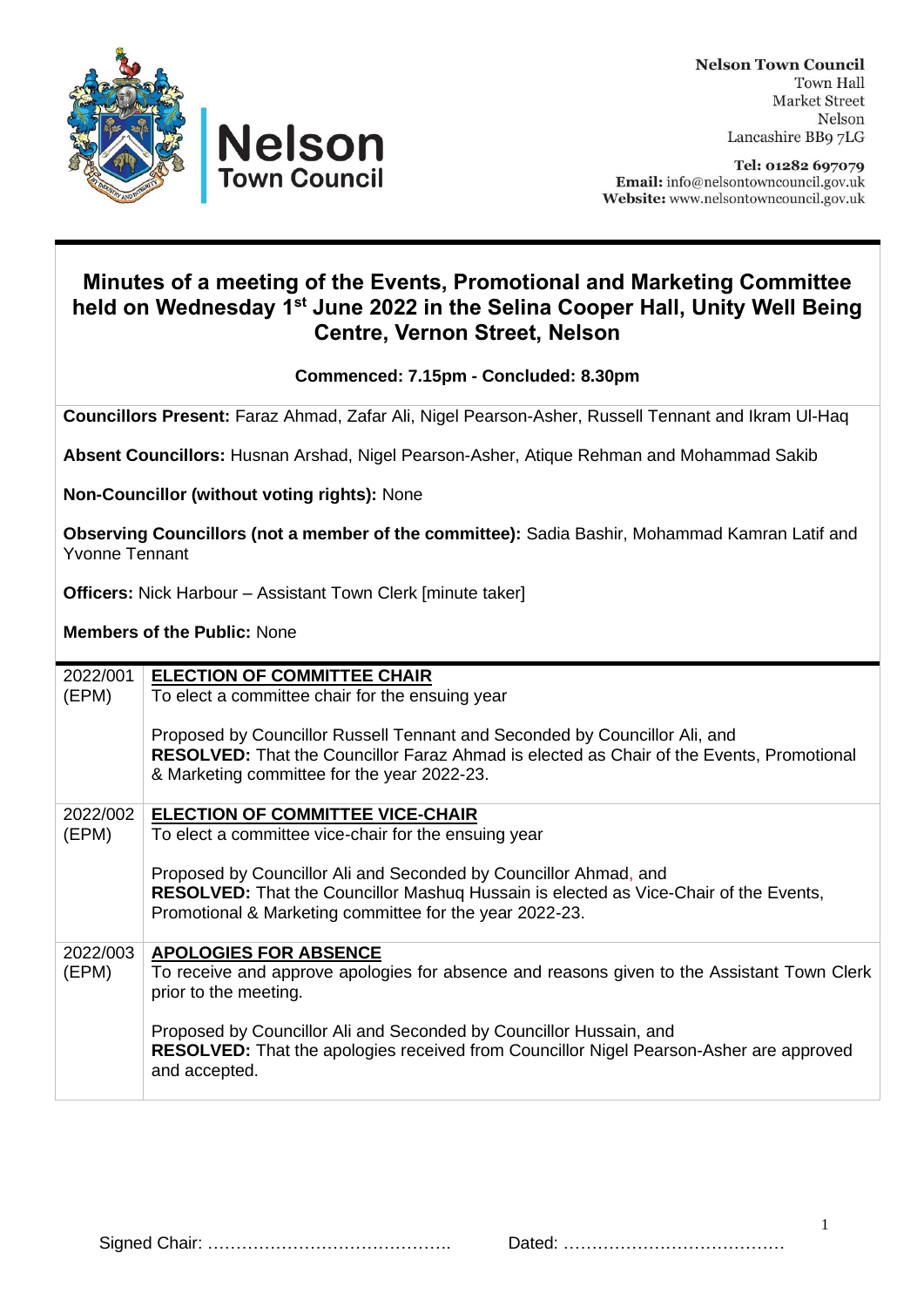| 2022/004<br>(EPM) | <b>DECLARATIONS OF INTERESTS</b><br>To receive disclosures of personal and prejudicial interests from members on matters to be                                                                                                                                                                                                                                                                                                                                                                                                                                                                                                                                                                                                                                                                                                              |
|-------------------|---------------------------------------------------------------------------------------------------------------------------------------------------------------------------------------------------------------------------------------------------------------------------------------------------------------------------------------------------------------------------------------------------------------------------------------------------------------------------------------------------------------------------------------------------------------------------------------------------------------------------------------------------------------------------------------------------------------------------------------------------------------------------------------------------------------------------------------------|
|                   | considered at the meeting. Officers are required to make a formal declaration about council                                                                                                                                                                                                                                                                                                                                                                                                                                                                                                                                                                                                                                                                                                                                                 |
|                   | contracts where the employee has a financial interest.                                                                                                                                                                                                                                                                                                                                                                                                                                                                                                                                                                                                                                                                                                                                                                                      |
|                   | None declared.                                                                                                                                                                                                                                                                                                                                                                                                                                                                                                                                                                                                                                                                                                                                                                                                                              |
| 2022/005          | <b>ADJOURNMENT FOR PUBLIC PARTICIPATION</b>                                                                                                                                                                                                                                                                                                                                                                                                                                                                                                                                                                                                                                                                                                                                                                                                 |
| (EPM)             | To adjourn the meeting for 15 minutes to allow members of the public to make representation<br>on the business of the agenda for the meeting. No resolutions can be under public<br>participation.                                                                                                                                                                                                                                                                                                                                                                                                                                                                                                                                                                                                                                          |
|                   | No members of the public were present for the meeting.                                                                                                                                                                                                                                                                                                                                                                                                                                                                                                                                                                                                                                                                                                                                                                                      |
| 2022/006          | <b>MINUTES</b>                                                                                                                                                                                                                                                                                                                                                                                                                                                                                                                                                                                                                                                                                                                                                                                                                              |
| (EPM)             | To approve the draft minutes of the Extraordinary Events, Promotional and Marketing committee<br>meeting held on 27 April 2022 (previously circulated).                                                                                                                                                                                                                                                                                                                                                                                                                                                                                                                                                                                                                                                                                     |
|                   | Proposed by Councillor Ali and Seconded by Councillor Tennant, and                                                                                                                                                                                                                                                                                                                                                                                                                                                                                                                                                                                                                                                                                                                                                                          |
|                   | <b>RESOLVED:</b> That the draft minutes of the Extraordinary Events, Promotional and Marketing<br>committee meeting held on the 27 April 2022 be confirmed as a true record and be signed by<br>the Chair.                                                                                                                                                                                                                                                                                                                                                                                                                                                                                                                                                                                                                                  |
| 2022/007          | <b>NELSON SPRING FESTIVAL</b>                                                                                                                                                                                                                                                                                                                                                                                                                                                                                                                                                                                                                                                                                                                                                                                                               |
| (EPM)             | To receive feedback following on from the Nelson Spring Festival which took place in May 2022.                                                                                                                                                                                                                                                                                                                                                                                                                                                                                                                                                                                                                                                                                                                                              |
|                   | The Chairman gave some brief feedback around the Nelson Spring Festival which was held in<br>early May. The weather was good for the day and well over 500 residents attended the festival.                                                                                                                                                                                                                                                                                                                                                                                                                                                                                                                                                                                                                                                 |
|                   | All the attractions were well utilisted and Councillors who spoke with residents throughout the<br>day overall had positive feedback.                                                                                                                                                                                                                                                                                                                                                                                                                                                                                                                                                                                                                                                                                                       |
|                   | Members discussed ways in which future events could be improved. Ideas included utilizing the<br>space around the Shuttle a bit more, more town council bunting and banners to show residents<br>who was putting the event on and also a feedback stall so residents can pass on their comments<br>on how they think the event went and ideas for future events.                                                                                                                                                                                                                                                                                                                                                                                                                                                                            |
|                   | Members noted the update.                                                                                                                                                                                                                                                                                                                                                                                                                                                                                                                                                                                                                                                                                                                                                                                                                   |
| 2022/008<br>(EPM) | <b>NORTHWEST IN BLOOM AWARDS 2022</b><br>To discuss and plan the Northwest In Bloom competition entry, due to take place in July 2022.                                                                                                                                                                                                                                                                                                                                                                                                                                                                                                                                                                                                                                                                                                      |
|                   | Councillor Ali and the Assistant Town Clerk had recently been out on a site visit around the town<br>centre in preparation for the upcoming Britain in Bloom judging day. This has now been set for<br>Tuesday 12 <sup>th</sup> July 2022. The new lighting planters have been installed throughout the town centre<br>but a number of issues the judges picked up on last year remain. Weeding needs to be done in<br>the main area, signage needs cleaning and the benches all could do with painting or varnishing.<br>If these improvements are made, it will of course mean there would be a better chance of<br>achieving a Gold Award for Nelson Town Centre. It is up to the Council which area the judges<br>view, so a route needs planning around the best areas of the town which are likely to impress<br>the judges the most. |
|                   | It had been resolved at the earlier Environmental Improvements committee meeting that<br>Councillor Ali and the Assistant Town Clerk are assigned to plan the route to take the judges on<br>12 <sup>th</sup> July, and that the Town Council handyman is requested to work in the town centre in the<br>week leading up to the judges visit to ensure that the town centre is as clean as possible.<br>Councillors are also to be requested to litter pick the area the weekend before the visit.                                                                                                                                                                                                                                                                                                                                          |

Signed Chair: ……………………………………. Dated: …………………………………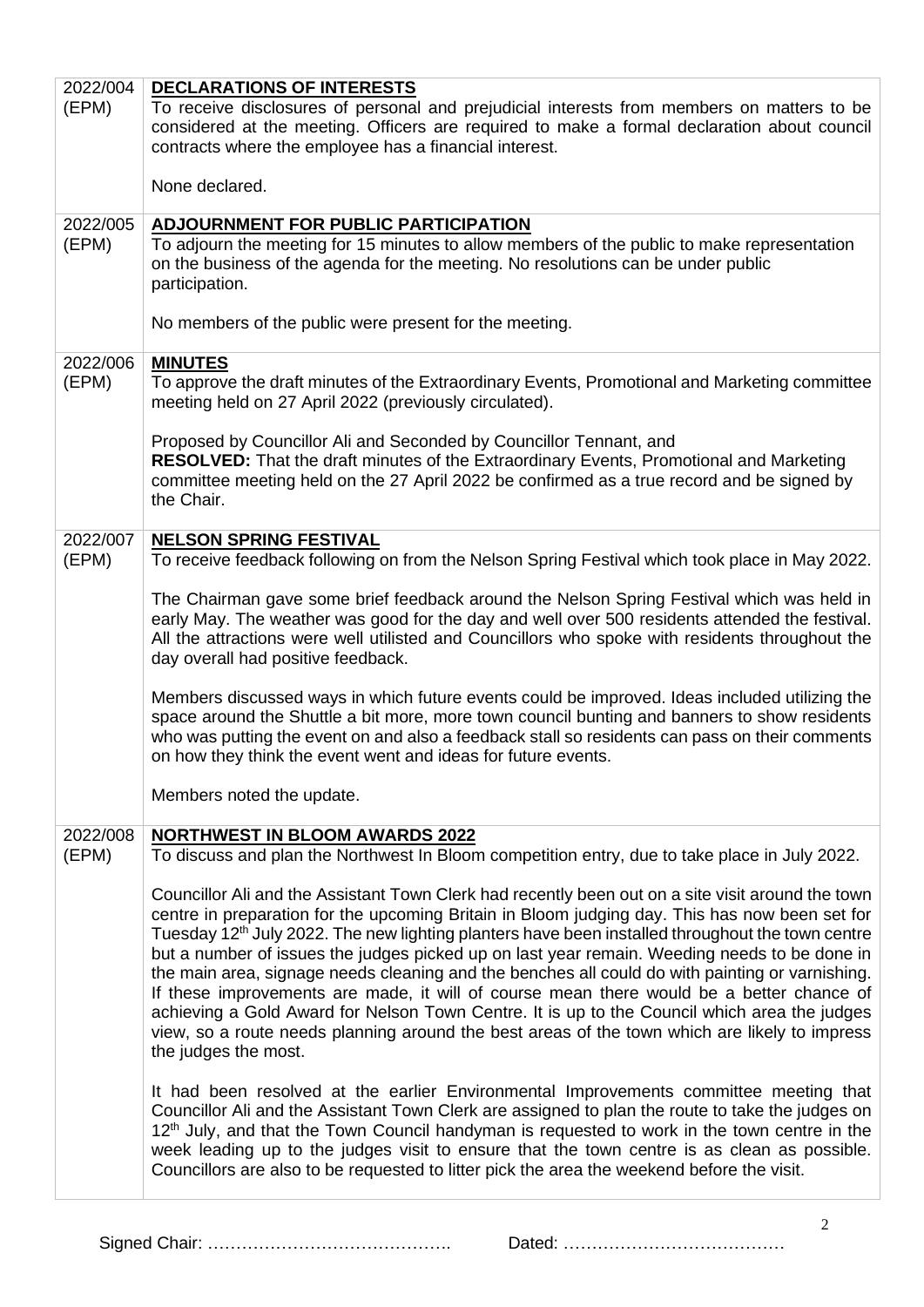|                   | Members noted the update.                                                                                                                                                                                                                                                                                                                                                                                                                                     |
|-------------------|---------------------------------------------------------------------------------------------------------------------------------------------------------------------------------------------------------------------------------------------------------------------------------------------------------------------------------------------------------------------------------------------------------------------------------------------------------------|
| 2022/009          | <b>NELSON TOWN COUNCIL NEWSLETTER SPRING 2022</b>                                                                                                                                                                                                                                                                                                                                                                                                             |
| (EPM)             | To discuss and plan the content for the Nelson Town Council Spring 2022 newsletter.                                                                                                                                                                                                                                                                                                                                                                           |
|                   | Councillors were presented with the latest draft of the Spring 2022 newsletter and asked for any<br>comments or changes which they thought may be appropriate before the designers are asked to<br>prepare a final draft.                                                                                                                                                                                                                                     |
|                   | A number of changes were identified which were noted down by the Assistant Town Clerk who<br>will pass on to the designer and he will circulate the next draft with the changes recommended<br>at this meeting.                                                                                                                                                                                                                                               |
|                   | Members also agreed that work for the 2023 newsletter can start as soon as this years has been<br>finalized to allow maximum time for delivery and also so that articles can be written whilst fresh<br>in the memory after things like events.                                                                                                                                                                                                               |
|                   | Action: The Assistant Town Clerk to send the proposed changes to the designer and ask that a<br>revised draft be sent back with the updates.                                                                                                                                                                                                                                                                                                                  |
| 2022/010<br>(EPM) | <b>QUEEN'S JUBILEE</b><br>To discuss and plan upcoming Queen's Jubilee due to take place in June 2022.                                                                                                                                                                                                                                                                                                                                                        |
|                   | The Assistant Town Clerk notified those present that plans had now been finalized for the<br>Queen's Jubilee event due to take place on Saturday $04th$ June 2022. As agreed at the last<br>meeting, a Jacob's Join event was organized at the Unity Well Being Centre. This has now been<br>advertised on the Council website, posters around the town centre and on notice boards and<br>also on the new electronic advertisement board in the town centre. |
|                   | Food has been ordered and the hall decorated appropriately with Union Jack flags. Cups, plates<br>and cutlery has all arrived ready for the event.                                                                                                                                                                                                                                                                                                            |
|                   | Bunting has also been ordered for the town centre and this will be put up immediately after this<br>meeting concludes.                                                                                                                                                                                                                                                                                                                                        |
|                   | All Councillors are asked to attend the event if possible, and of course remind residents in their<br>ward that the event is taking place.                                                                                                                                                                                                                                                                                                                    |
|                   | Members noted the update.                                                                                                                                                                                                                                                                                                                                                                                                                                     |
| 2022/011<br>(EPM) | <b>EID LIGHTING</b><br>To receive an update around the Eid lighting in the town centre.                                                                                                                                                                                                                                                                                                                                                                       |
|                   | The Assistant Town Clerk notified those present that the Eid lighting which this committee<br>selected at the previous meeting has now been ordered. The manufacturers have assured the<br>office that these will be made and installed well in advance of the next Eid celebration due to<br>take place in July.                                                                                                                                             |
|                   | Members noted the update.                                                                                                                                                                                                                                                                                                                                                                                                                                     |
| 2022/012<br>(EPM) | <b>WORK WITH BUILDING BRIDGES</b><br>To discuss potential opportunities to work alongside Building Bridges.                                                                                                                                                                                                                                                                                                                                                   |
|                   | This is a standing item to discuss future projects in which the town council can work alongside<br>Building Bridges for future events.                                                                                                                                                                                                                                                                                                                        |
|                   | Unfortunately, Building Bridges were unable to attend the Spring Festival this year due to                                                                                                                                                                                                                                                                                                                                                                    |

Signed Chair: ……………………………………. Dated: …………………………………